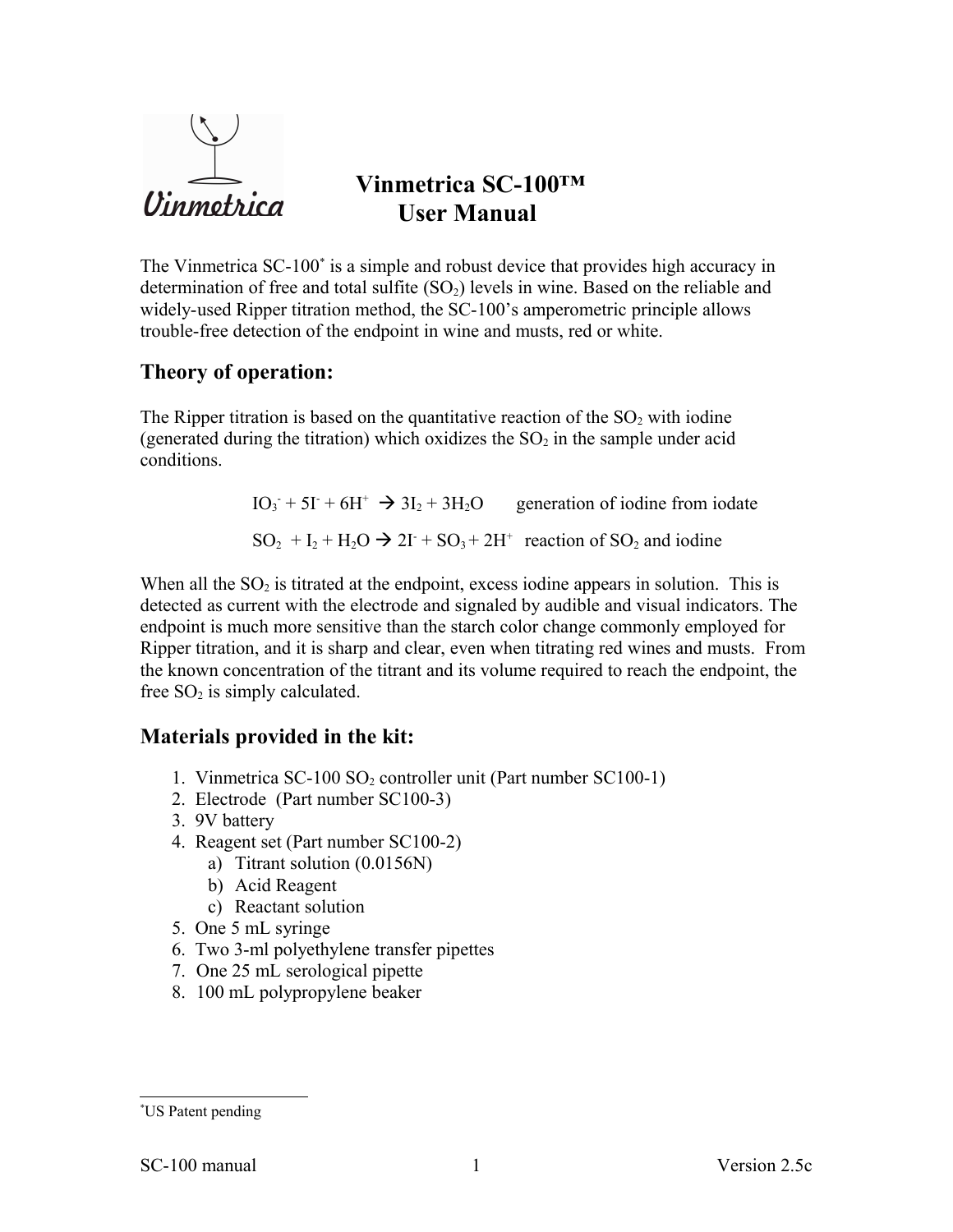# **Things you will need:**

- 1. Distilled water (it's handy to have a wash bottle or similar for rinsing)
- 2. (Optional) magnetic stirrer and stir bar, electrode stand, burette
- 3. (Optional) Sodium Hydroxide solution, 1N concentration (if you want to do total  $SO<sub>2</sub>$ ). Available from Vinmetrica (Part number SC100-7).



Figure 1. The SC-100 instrument.

# **Setting up the instrument:**

- 1. The SC-100 (Figure 1) runs on a standard 9V battery. Open the battery housing on the bottom of the unit and attach the 9V battery, then close the housing.
- 2. Attach the electrode via the BNC connector at the back. Remove any protective cover from the electrode tip (some electrodes are shipped without one). Put the electrode on its side, or hang it from an electrode stand if you have one. Note: the electrode is sturdy with its plastic housing, but do take care not to let things touch or strike the platinum wires; they are somewhat fragile and will break if bent and straightened repeatedly. Electrode care: when done, always rinse with DI water and let air dry. There is no need to store the electrode in any kind of solution.
- 3. Turn on the instrument by pressing the Power button. You should see the display show a value less than 1.00 and the green (Proceed) LED should be on. **Be sure to check the battery by briefly holding down the Battery Check button**; the LCD display will show the battery voltage and the LEDs will indicate good (green) or bad (red). Replace the battery if bad.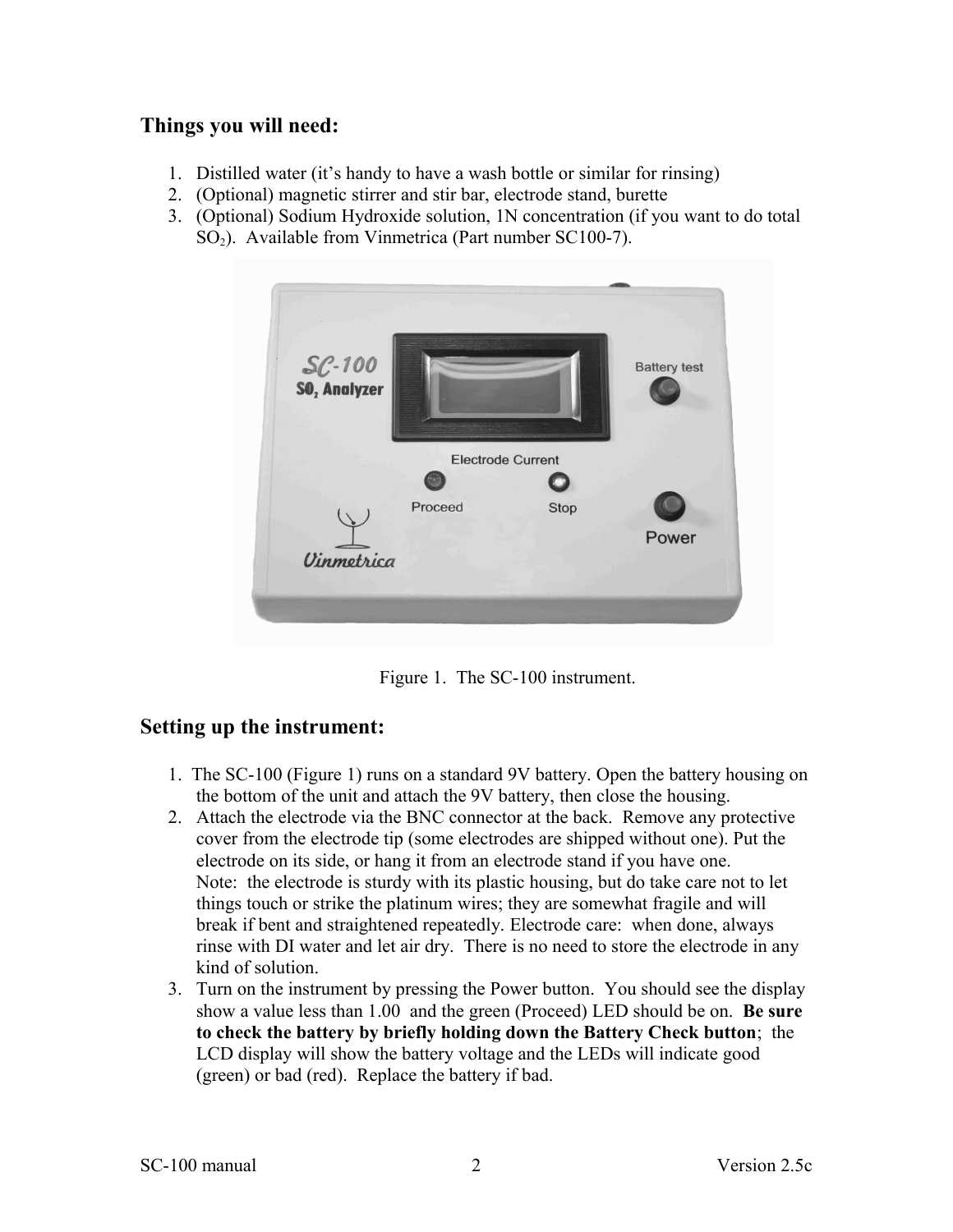# **Titration procedures:**

### **Free SO<sup>2</sup>**

- 1. Fill the syringe by drawing up the Titrant. Expel bubbles and set the plunger on the syringe to a readable point, preferably the 5.0 mL point. [Note: the 5.0 mL setting allows determination of up to 100 ppm  $SO<sub>2</sub>$  in a standard 25 mL wine sample.] If you are using a buret instead, fill it now.
- 2. Place 25 mL wine or must in the titration vessel. We recommend using the 25 mL pipette provided in the kit: draw sample up to the 0 mL mark, then dispense the sample into your titration vessel by letting the tip of the pipette touch the side of the vessel while the sample drains. For best accuracy, do not blow out the liquid that remains in the tip.
- 3. Using the transfer pipettes, add about 2 mL Acid Reagent and 2 mL Reactant solution to the vessel. It is not necessary to be extremely accurate in this step; with these pipettes, 2 mL is roughly the amount that fills the bulb with a single thorough squeeze. **Caution: the Acid reagent is corrosive and can cause damage to clothing, skin and eyes. The Reactant solution should not be ingested. We recommend use of laboratory safety glasses and latex or nitrile gloves during this procedure. If any solutions contact skin or eyes, flush with plenty of water.**
- 4. If you are using a magnetic stirrer, turn it on to stir at a moderate rate. Be sure the stir bar will not strike the electrode in the next step.
- 5. Rinse the electrode briefly with distilled water. Insert the electrode into the titration vessel so that the tip is completely submerged to just above the circulation gaps (cutouts at the tip of the electrode).
- 6. If you are stirring manually, begin now; use a constant moderate swirling motion. If the electrode is not held in a stand, hold it against the side of the vessel with one finger and grasp the vessel with the remaining fingers so that the two move together. (Figure 2)

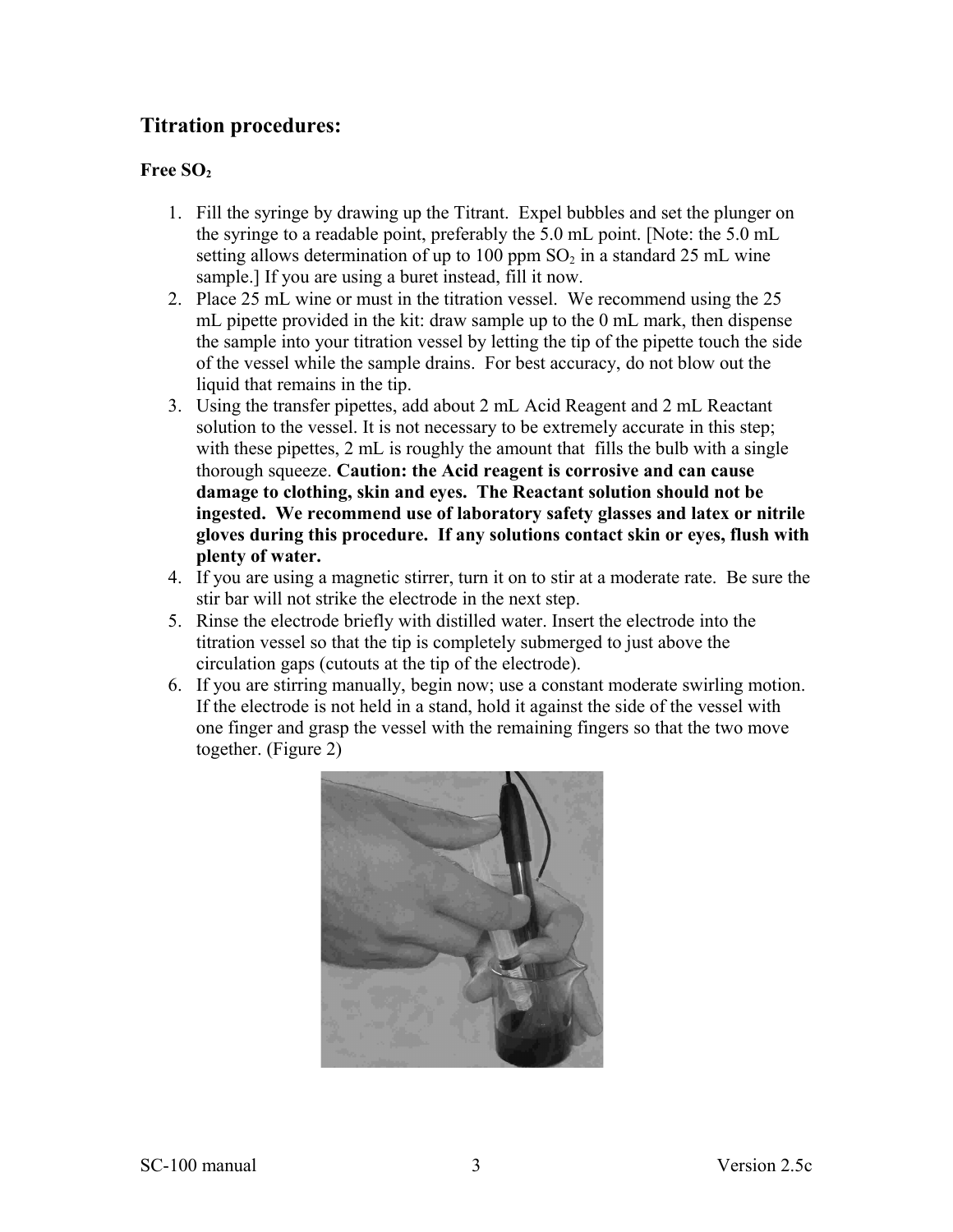Figure 2. Manual stirring technique. Hold the electrode against the side of the vessel and swirl gently; add titrant with other hand.

- 7. Verify that the current is less than 3.0 and the green ("PROCEED") LED is lit. If the current is greater than this, and/or the red ("STOP") LED is lit and the buzzer sounds, your sample has less than 2 ppm  $SO<sub>2</sub>$  and there is no need to proceed.
- 8. Titrate the sample by adding the Titrant dropwise from the syringe or buret, being sure to note the starting volume mark on the syringe or buret. Try to accomplish the titration as rapidly as possible (in 2 minutes or less), but be careful near the endpoint so as not to overrun it – here, dispense one or two drops at a time. Be sure to maintain stirring or swirling throughout the entire procedure.
- 9. During the titration, the LCD display will show transient currents, the red LED will briefly illuminate, and the buzzer will sound. These transient indicators will last longer and longer as you approach the endpoint, just as starch indicator does during a conventional titration. Take the endpoint as the first addition of Titrant that causes the display to maximize (approximately 4.5 or greater), and the red LED and buzzer to stay on, for longer than 15 seconds. It is important to maintain stirring or swirling to detect the endpoint well. Read the endpoint volume off of the syringe or buret.
- 10. The free  $SO<sub>2</sub>$  content is calculated as

ppm SO<sub>2</sub> = 
$$
\frac{64 * V * N * 1000}{2 * S}
$$

where  $V = mL$  Titrant needed to reach the endpoint;  $N =$  normality of the Titrant,  $S = mL$  sample.<sup>[1](#page-3-0)</sup> If you use 25 mL of sample as directed, and the Titrant is 0.0156 N as supplied, then the calculation is simply

**ppm SO2 = 20 \* V** (i.e. 20 times V)

#### **For total SO<sup>2</sup>**

- 1. Place 25 mL wine or must in the titration vessel.
- 2. Add 10ml 1N sodium hydroxide and mix well. Let stand approximately 10 minutes.
- 3. Using the transfer pipettes, add 8 mL Acid Reagent and 2 mL Reactant solution to the vessel. Remember that if you are using the transfer pipettes in the kit, 2 mL is the amount that fills the bulb with a vigorous squeeze, so dispense four of these for the Acid Reagent.
- 4. Proceed from step 4 in the Free  $SO<sub>2</sub>$  procedure above. The result calculated will be total, rather than free, ppm  $SO_2$ .

<span id="page-3-0"></span> $^{1}$  64 [mg SO<sub>2</sub>/mmol SO<sub>2</sub>]\* V [mL] \* N [meq/mL] \* 1000 [mL/L] 2 [meq/mmol  $SO_2$ ]  $*$  S [mL]